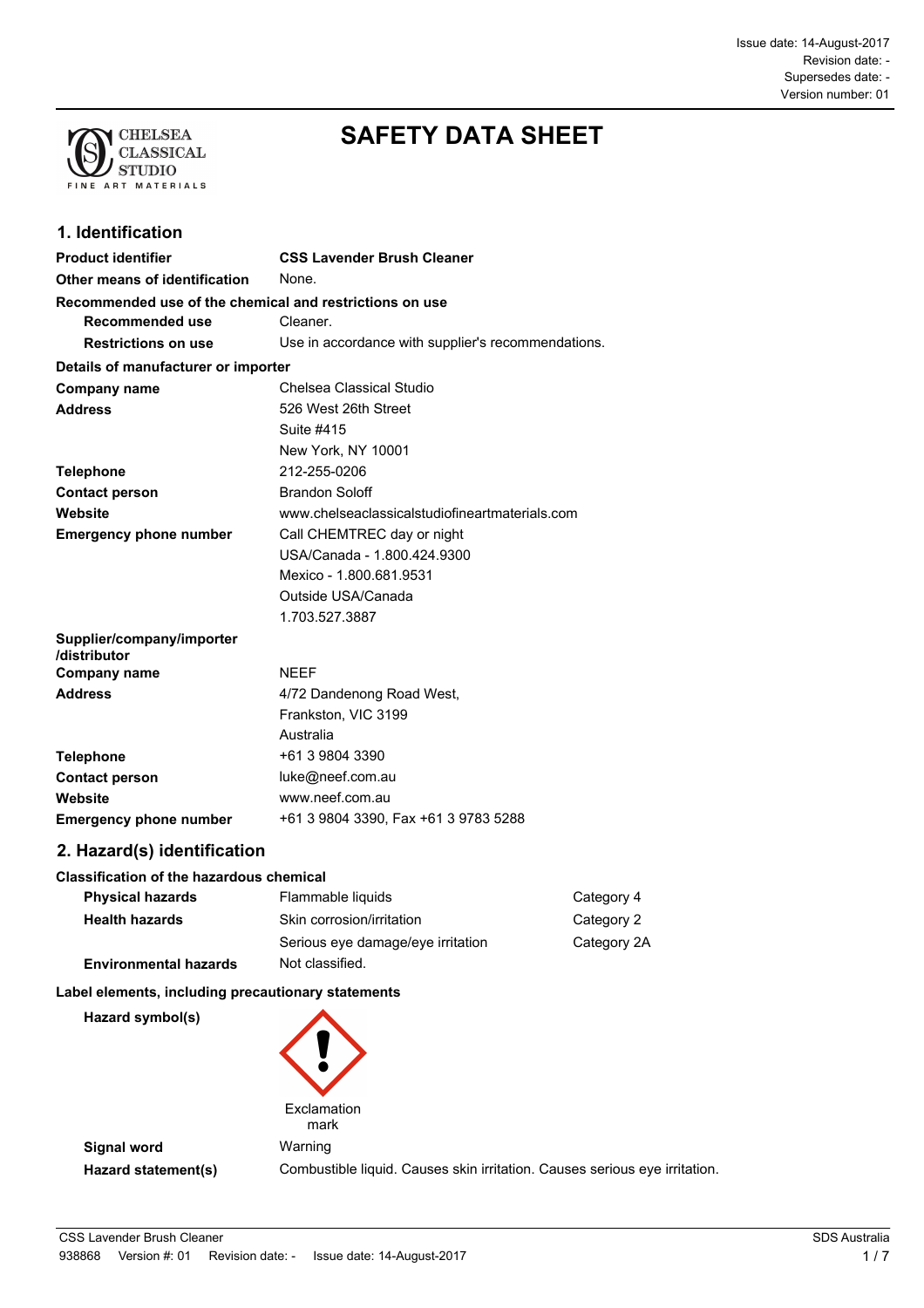| <b>Precautionary statement(s)</b>                      |                                                                                                                                                                                                                                                                                                                                                                                                                  |
|--------------------------------------------------------|------------------------------------------------------------------------------------------------------------------------------------------------------------------------------------------------------------------------------------------------------------------------------------------------------------------------------------------------------------------------------------------------------------------|
| <b>Prevention</b>                                      | Keep away from flames and hot surfaces. No smoking. Wash thoroughly after handling. Wear<br>protective gloves/eye protection/face protection.                                                                                                                                                                                                                                                                    |
| <b>Response</b>                                        | In case of fire: Use carbon dioxide for extinction. IF ON SKIN: Wash with plenty of water. If skin<br>irritation occurs: Get medical advice/attention. Take off contaminated clothing and wash it before<br>reuse. IF IN EYES: Rinse cautiously with water for several minutes. Remove contact lenses, if<br>present and easy to do. Continue rinsing. If eye irritation persists: Get medical advice/attention. |
| <b>Storage</b>                                         | Store in a well-ventilated place. Keep cool.                                                                                                                                                                                                                                                                                                                                                                     |
| <b>Disposal</b>                                        | Dispose of contents/container in accordance with local/regional/national/international regulations.                                                                                                                                                                                                                                                                                                              |
| Other hazards which do not<br>result in classification | None known.                                                                                                                                                                                                                                                                                                                                                                                                      |
| <b>Supplemental information</b>                        | None.                                                                                                                                                                                                                                                                                                                                                                                                            |
|                                                        |                                                                                                                                                                                                                                                                                                                                                                                                                  |

#### **3. Composition/information on ingredients**

#### **Substance**

Ĭ.

| Identity of chemical ingredients | CAS number and other Concentration of<br>unique identifiers | ingredients |
|----------------------------------|-------------------------------------------------------------|-------------|
| Ester of aliphatic acid          | Proprietary                                                 | 100         |
|                                  |                                                             |             |

All concentrations are in percent by weight unless ingredient is a gas. Gas concentrations are in percent by volume. **Composition comments**

#### **4. First-aid measures**

#### **Description of necessary first aid measures**

| <b>Inhalation</b>                                 | Move to fresh air. Call a physician if symptoms develop or persist.                                                                                                                                   |
|---------------------------------------------------|-------------------------------------------------------------------------------------------------------------------------------------------------------------------------------------------------------|
| <b>Skin contact</b>                               | Remove contaminated clothing. Wash with plenty of soap and water. If skin irritation occurs: Get<br>medical advice/attention. Wash contaminated clothing before reuse.                                |
| Eye contact                                       | Immediately flush eyes with plenty of water for at least 15 minutes. Remove contact lenses, if<br>present and easy to do. Continue rinsing. If eye irritation persists: Get medical advice/attention. |
| Ingestion                                         | Rinse mouth. Get medical attention if symptoms occur.                                                                                                                                                 |
| Personal protection for first-aid<br>responders   | Ensure that medical personnel are aware of the material(s) involved, and take precautions to<br>protect themselves.                                                                                   |
| Symptoms caused by exposure                       | Causes eye irritation. Symptoms may include stinging, tearing, redness, swelling, and blurred<br>vision. Skin irritation. May cause redness and pain.                                                 |
| <b>Medical attention and special</b><br>treatment | Treat symptomatically.                                                                                                                                                                                |

# **5. Fire-fighting measures**

| In case of fire and/or explosion do not breathe fumes. Move containers from fire area if you can do |
|-----------------------------------------------------------------------------------------------------|
|                                                                                                     |
|                                                                                                     |
|                                                                                                     |

#### **6. Accidental release measures**

#### **Personal precautions, protective equipment and emergency procedures**

Keep unnecessary personnel away. Eliminate all ignition sources (no smoking, flares, sparks, or flames in immediate area). Ventilate closed spaces before entering them. Local authorities should be advised if significant spillages cannot be contained. For personal protection, see section 8 of the SDS. **For non-emergency personnel**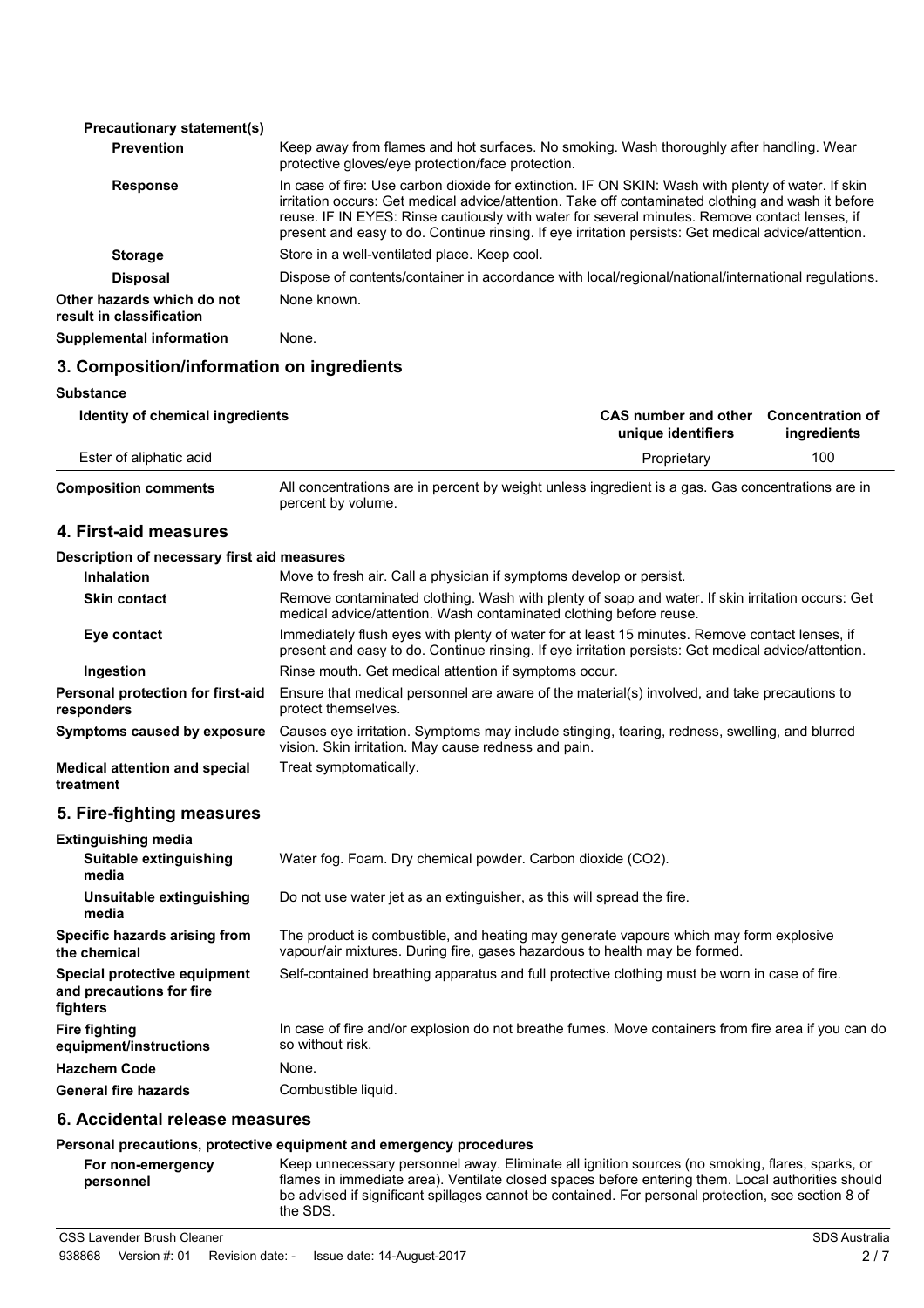| For emergency responders                                        | Wear appropriate protective equipment and clothing during clean-up.                                                                                                                                                                                                                                                                                                                                                                                              |
|-----------------------------------------------------------------|------------------------------------------------------------------------------------------------------------------------------------------------------------------------------------------------------------------------------------------------------------------------------------------------------------------------------------------------------------------------------------------------------------------------------------------------------------------|
| <b>Environmental precautions</b>                                | Avoid discharge into drains, water courses or onto the ground.                                                                                                                                                                                                                                                                                                                                                                                                   |
| <b>Methods and materials for</b><br>containment and cleaning up | Keep combustibles (wood, paper, oil etc) away from spilled material. Take precautionary measures<br>against static discharge. Use only non-sparking tools.                                                                                                                                                                                                                                                                                                       |
|                                                                 | Large Spills: Stop the flow of material, if this is without risk. Dike the spilled material, where this is<br>possible. Use a non-combustible material like vermiculite, sand or earth to soak up the product<br>and place into a container for later disposal. Following product recovery, flush area with water.                                                                                                                                               |
|                                                                 | Small Spills: Absorb with earth, sand or other non-combustible material and transfer to containers<br>for later disposal. Clean surface thoroughly to remove residual contamination.                                                                                                                                                                                                                                                                             |
|                                                                 | Never return spills to original containers for re-use. For waste disposal, see section 13 of the SDS.                                                                                                                                                                                                                                                                                                                                                            |
| 7. Handling and storage                                         |                                                                                                                                                                                                                                                                                                                                                                                                                                                                  |
| <b>Precautions for safe handling</b>                            | Keep away from open flames, hot surfaces and sources of ignition. When using do not smoke.<br>Avoid contact with eyes, skin, and clothing. Provide adequate ventilation. Wear appropriate<br>personal protective equipment. Observe good industrial hygiene practices.                                                                                                                                                                                           |
| Conditions for safe storage,<br>including any incompatibilities | Keep away from heat, sparks and open flame. Store in a cool, dry place out of direct sunlight.<br>Store in original tightly closed container. Store in a well-ventilated place. Store away from<br>incompatible materials (see section 10 of the SDS).                                                                                                                                                                                                           |
| 8. Exposure controls and personal protection                    |                                                                                                                                                                                                                                                                                                                                                                                                                                                                  |
| <b>Control parameters</b>                                       | Follow standard monitoring procedures.                                                                                                                                                                                                                                                                                                                                                                                                                           |
| <b>Occupational exposure limits</b>                             | No exposure limits noted for ingredient(s).                                                                                                                                                                                                                                                                                                                                                                                                                      |
| <b>Biological limit values</b>                                  | No biological exposure limits noted for the ingredient(s).                                                                                                                                                                                                                                                                                                                                                                                                       |
| <b>Exposure guidelines</b>                                      | No exposure standards allocated.                                                                                                                                                                                                                                                                                                                                                                                                                                 |
| Appropriate engineering<br>controls                             | Explosion-proof general and local exhaust ventilation. Good general ventilation (typically 10 air<br>changes per hour) should be used. Ventilation rates should be matched to conditions. If<br>applicable, use process enclosures, local exhaust ventilation, or other engineering controls to<br>maintain airborne levels below recommended exposure limits. If exposure limits have not been<br>established, maintain airborne levels to an acceptable level. |
|                                                                 | Individual protection measures, for example personal protective equipment (PPE)                                                                                                                                                                                                                                                                                                                                                                                  |
| <b>Eye/face protection</b>                                      | Wear safety glasses with side shields (or goggles).                                                                                                                                                                                                                                                                                                                                                                                                              |
| <b>Skin protection</b>                                          |                                                                                                                                                                                                                                                                                                                                                                                                                                                                  |
| <b>Hand protection</b>                                          | Wear appropriate chemical resistant gloves.                                                                                                                                                                                                                                                                                                                                                                                                                      |
| Other                                                           | Wear appropriate chemical resistant clothing. Use of an impervious apron is recommended.                                                                                                                                                                                                                                                                                                                                                                         |
| <b>Respiratory protection</b>                                   | If engineering controls do not maintain airborne concentrations below recommended exposure<br>limits (where applicable) or to an acceptable level (in countries where exposure limits have not<br>been established), an approved respirator must be worn.                                                                                                                                                                                                        |
| <b>Thermal hazards</b>                                          | Wear appropriate thermal protective clothing, when necessary.                                                                                                                                                                                                                                                                                                                                                                                                    |
| <b>Hygiene measures</b>                                         | Always observe good personal hygiene measures, such as washing after handling the material<br>and before eating, drinking, and/or smoking. Routinely wash work clothing and protective<br>equipment to remove contaminants.                                                                                                                                                                                                                                      |
| 9. Physical and chemical properties                             |                                                                                                                                                                                                                                                                                                                                                                                                                                                                  |
| Appearance                                                      |                                                                                                                                                                                                                                                                                                                                                                                                                                                                  |

| <b>Physical state</b>                      | Liquid.                     |
|--------------------------------------------|-----------------------------|
| Form                                       | Liguid.                     |
| Colour                                     | Colourless to light yellow. |
| Odour                                      | Floral. Fruity odor.        |
| <b>Odour threshold</b>                     | Not available.              |
| рH                                         | Not available.              |
| Melting point/freezing point               | Not available.              |
| Initial boiling point and boiling<br>range | 220 °C (428 °F)             |
| <b>Flash point</b>                         | 84.4 °C (184.0 °F)          |
| <b>Evaporation rate</b>                    | Not available.              |

**CSS Lavender Brush Cleaner** SDS Australia **COSS**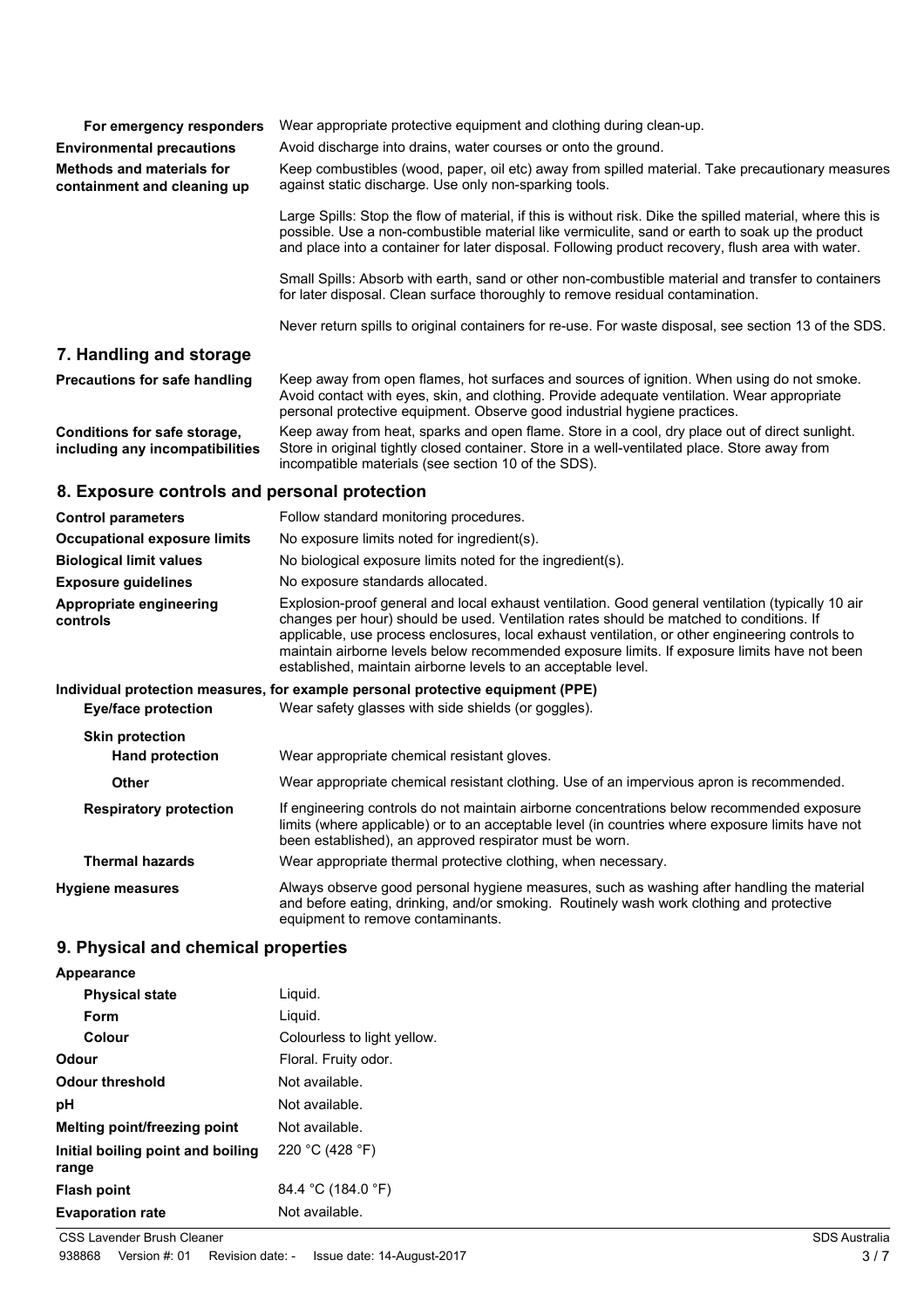**Flammability (solid, gas)** Not available. **Upper/lower flammability or explosive limits**

| <b>Explosive limit - lower (%)</b>                | $0.7 \%$ v/v         |
|---------------------------------------------------|----------------------|
| <b>Explosive limit - upper</b><br>(%)             | 4.3 % $V/V$          |
| Vapour pressure                                   | 0.07 mm Hg $(20 °C)$ |
| Vapour density                                    | 6.8 (20 $°C$ )       |
| <b>Relative density</b>                           | 0.899                |
| Solubility(ies)                                   |                      |
| Solubility (water)                                | Poorly soluble.      |
| <b>Partition coefficient</b><br>(n-octanol/water) | 3.93                 |
| <b>Auto-ignition temperature</b>                  | 225 °C (437 °F)      |
| <b>Decomposition temperature</b>                  | Not available.       |
| Viscositv                                         | Not available.       |

# **10. Stability and reactivity**

| <b>Reactivity</b>                            | The product is stable and non-reactive under normal conditions of use, storage and transport.    |
|----------------------------------------------|--------------------------------------------------------------------------------------------------|
| <b>Chemical stability</b>                    | Material is stable under normal conditions.                                                      |
| <b>Possibility of hazardous</b><br>reactions | No dangerous reaction known under conditions of normal use.                                      |
| <b>Conditions to avoid</b>                   | Avoid heat, sparks, open flames and other ignition sources. Contact with incompatible materials. |
| Incompatible materials                       | Strong acids. Strong bases.                                                                      |
| <b>Hazardous decomposition</b><br>products   | Carbon oxides.                                                                                   |

# **11. Toxicological information**

#### **Information on possible routes of exposure**

| Causes skin irritation.<br><b>Skin contact</b><br>Causes eye irritation.<br>Eye contact<br>Expected to be a low ingestion hazard.<br>Ingestion<br>Causes eye irritation. Skin irritation. May cause redness and pain. Symptoms may include<br>Symptoms related to exposure<br>stinging, tearing, redness, swelling, and blurred vision.<br>May cause discomfort if swallowed.<br>Causes skin irritation.<br><b>Skin corrosion/irritation</b><br>Causes eye irritation.<br>Serious eye damage/irritation<br><b>Respiratory or skin sensitisation</b><br>Not a respiratory sensitiser.<br><b>Respiratory sensitisation</b><br><b>Skin sensitisation</b><br>This product is not expected to cause skin sensitisation.<br>No data available to indicate product or any components present at greater than 0.1% are<br>mutagenic or genotoxic.<br>Not classifiable as to carcinogenicity to humans.<br>This product is not expected to cause reproductive or developmental effects.<br><b>Reproductive toxicity</b><br>Not classified.<br>Specific target organ toxicity -<br>Not classified.<br>Specific target organ toxicity -<br>repeated exposure<br>Not an aspiration hazard.<br>No data available.<br>No other specific acute or chronic health impact noted. | <b>Inhalation</b>        | No adverse effects due to inhalation are expected. |
|-----------------------------------------------------------------------------------------------------------------------------------------------------------------------------------------------------------------------------------------------------------------------------------------------------------------------------------------------------------------------------------------------------------------------------------------------------------------------------------------------------------------------------------------------------------------------------------------------------------------------------------------------------------------------------------------------------------------------------------------------------------------------------------------------------------------------------------------------------------------------------------------------------------------------------------------------------------------------------------------------------------------------------------------------------------------------------------------------------------------------------------------------------------------------------------------------------------------------------------------------------------------|--------------------------|----------------------------------------------------|
|                                                                                                                                                                                                                                                                                                                                                                                                                                                                                                                                                                                                                                                                                                                                                                                                                                                                                                                                                                                                                                                                                                                                                                                                                                                                 |                          |                                                    |
|                                                                                                                                                                                                                                                                                                                                                                                                                                                                                                                                                                                                                                                                                                                                                                                                                                                                                                                                                                                                                                                                                                                                                                                                                                                                 |                          |                                                    |
|                                                                                                                                                                                                                                                                                                                                                                                                                                                                                                                                                                                                                                                                                                                                                                                                                                                                                                                                                                                                                                                                                                                                                                                                                                                                 |                          |                                                    |
|                                                                                                                                                                                                                                                                                                                                                                                                                                                                                                                                                                                                                                                                                                                                                                                                                                                                                                                                                                                                                                                                                                                                                                                                                                                                 |                          |                                                    |
|                                                                                                                                                                                                                                                                                                                                                                                                                                                                                                                                                                                                                                                                                                                                                                                                                                                                                                                                                                                                                                                                                                                                                                                                                                                                 | <b>Acute toxicity</b>    |                                                    |
|                                                                                                                                                                                                                                                                                                                                                                                                                                                                                                                                                                                                                                                                                                                                                                                                                                                                                                                                                                                                                                                                                                                                                                                                                                                                 |                          |                                                    |
|                                                                                                                                                                                                                                                                                                                                                                                                                                                                                                                                                                                                                                                                                                                                                                                                                                                                                                                                                                                                                                                                                                                                                                                                                                                                 |                          |                                                    |
|                                                                                                                                                                                                                                                                                                                                                                                                                                                                                                                                                                                                                                                                                                                                                                                                                                                                                                                                                                                                                                                                                                                                                                                                                                                                 |                          |                                                    |
|                                                                                                                                                                                                                                                                                                                                                                                                                                                                                                                                                                                                                                                                                                                                                                                                                                                                                                                                                                                                                                                                                                                                                                                                                                                                 |                          |                                                    |
|                                                                                                                                                                                                                                                                                                                                                                                                                                                                                                                                                                                                                                                                                                                                                                                                                                                                                                                                                                                                                                                                                                                                                                                                                                                                 |                          |                                                    |
|                                                                                                                                                                                                                                                                                                                                                                                                                                                                                                                                                                                                                                                                                                                                                                                                                                                                                                                                                                                                                                                                                                                                                                                                                                                                 | Germ cell mutagenicity   |                                                    |
|                                                                                                                                                                                                                                                                                                                                                                                                                                                                                                                                                                                                                                                                                                                                                                                                                                                                                                                                                                                                                                                                                                                                                                                                                                                                 | Carcinogenicity          |                                                    |
|                                                                                                                                                                                                                                                                                                                                                                                                                                                                                                                                                                                                                                                                                                                                                                                                                                                                                                                                                                                                                                                                                                                                                                                                                                                                 |                          |                                                    |
|                                                                                                                                                                                                                                                                                                                                                                                                                                                                                                                                                                                                                                                                                                                                                                                                                                                                                                                                                                                                                                                                                                                                                                                                                                                                 | single exposure          |                                                    |
|                                                                                                                                                                                                                                                                                                                                                                                                                                                                                                                                                                                                                                                                                                                                                                                                                                                                                                                                                                                                                                                                                                                                                                                                                                                                 |                          |                                                    |
|                                                                                                                                                                                                                                                                                                                                                                                                                                                                                                                                                                                                                                                                                                                                                                                                                                                                                                                                                                                                                                                                                                                                                                                                                                                                 | <b>Aspiration hazard</b> |                                                    |
|                                                                                                                                                                                                                                                                                                                                                                                                                                                                                                                                                                                                                                                                                                                                                                                                                                                                                                                                                                                                                                                                                                                                                                                                                                                                 | <b>Chronic effects</b>   |                                                    |
|                                                                                                                                                                                                                                                                                                                                                                                                                                                                                                                                                                                                                                                                                                                                                                                                                                                                                                                                                                                                                                                                                                                                                                                                                                                                 | <b>Other information</b> |                                                    |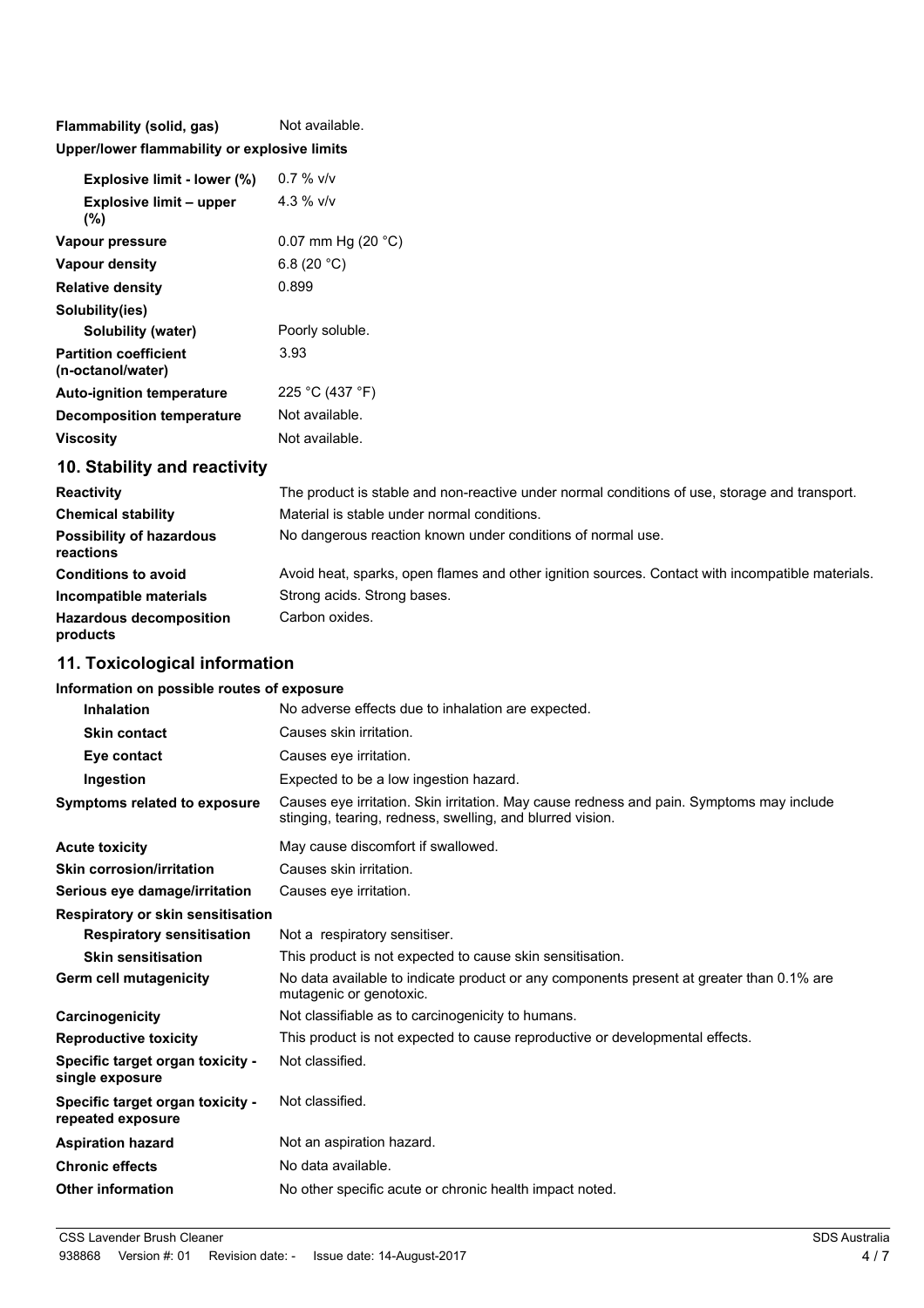### **12. Ecological information**

| <b>Ecotoxicity</b>                                                                        | Harmful to aquatic life.                                                                                                                                                                                                                                                                                                                          |  |  |
|-------------------------------------------------------------------------------------------|---------------------------------------------------------------------------------------------------------------------------------------------------------------------------------------------------------------------------------------------------------------------------------------------------------------------------------------------------|--|--|
| Persistence and degradability                                                             | The product is readily biodegradable in water.<br>No data available.                                                                                                                                                                                                                                                                              |  |  |
| <b>Bioaccumulative potential</b>                                                          |                                                                                                                                                                                                                                                                                                                                                   |  |  |
| <b>Partition coefficient</b><br>n-octanol / water (log Kow)<br>CSS Lavender Brush Cleaner | 3.93                                                                                                                                                                                                                                                                                                                                              |  |  |
| Mobility in soil                                                                          | The product has poor water-solubility.                                                                                                                                                                                                                                                                                                            |  |  |
| <b>Other adverse effects</b>                                                              | No data available.                                                                                                                                                                                                                                                                                                                                |  |  |
| 13. Disposal considerations                                                               |                                                                                                                                                                                                                                                                                                                                                   |  |  |
| <b>Disposal methods</b>                                                                   | Collect and reclaim or dispose in sealed containers at licensed waste disposal site. Do not allow<br>this material to drain into sewers/water supplies. Do not contaminate ponds, waterways or ditches<br>with chemical or used container. Dispose of contents/container in accordance with<br>local/regional/national/international regulations. |  |  |
| <b>Residual waste</b>                                                                     | Dispose of in accordance with local regulations. Empty containers or liners may retain some<br>product residues. This material and its container must be disposed of in a safe manner (see:<br>Disposal instructions).                                                                                                                            |  |  |
| Contaminated packaging                                                                    | Empty containers should be taken to an approved waste handling site for recycling or disposal.<br>Since emptied containers may retain product residue, follow label warnings even after container is                                                                                                                                              |  |  |

### **14. Transport information**

#### **ADG**

Not regulated as dangerous goods.

# **RID**

Not regulated as dangerous goods.

# **IATA**

Not regulated as dangerous goods.

#### **IMDG**

Not regulated as dangerous goods.

**Transport in bulk according to** Not established. **Annex II of MARPOL 73/78 and the IBC Code**

emptied.

# **15. Regulatory information**

#### **Safety, health and environmental regulations**

**National regulations**

No poison schedule number allocated. This Material Safety Data Sheet was prepared in accordance with the Australia National Code of Practice for the Preparation of Material Safety Data Sheets (NOHSC: 2011.)

## **Australia Medicines & Poisons Appendix A**

Poisons schedule number not allocated.

# **Australia Medicines & Poisons Appendix B**

Poisons schedule number not allocated. **Australia Medicines & Poisons Appendix D**

Poisons schedule number not allocated.

**Australia Medicines & Poisons Appendix E**

Poisons schedule number not allocated. **Australia Medicines & Poisons Appendix F**

Poisons schedule number not allocated.

**Australia Medicines & Poisons Appendix G**

Poisons schedule number not allocated.

**Australia Medicines & Poisons Appendix H** Poisons schedule number not allocated.

**Australia Medicines & Poisons Appendix I**

Poisons schedule number not allocated.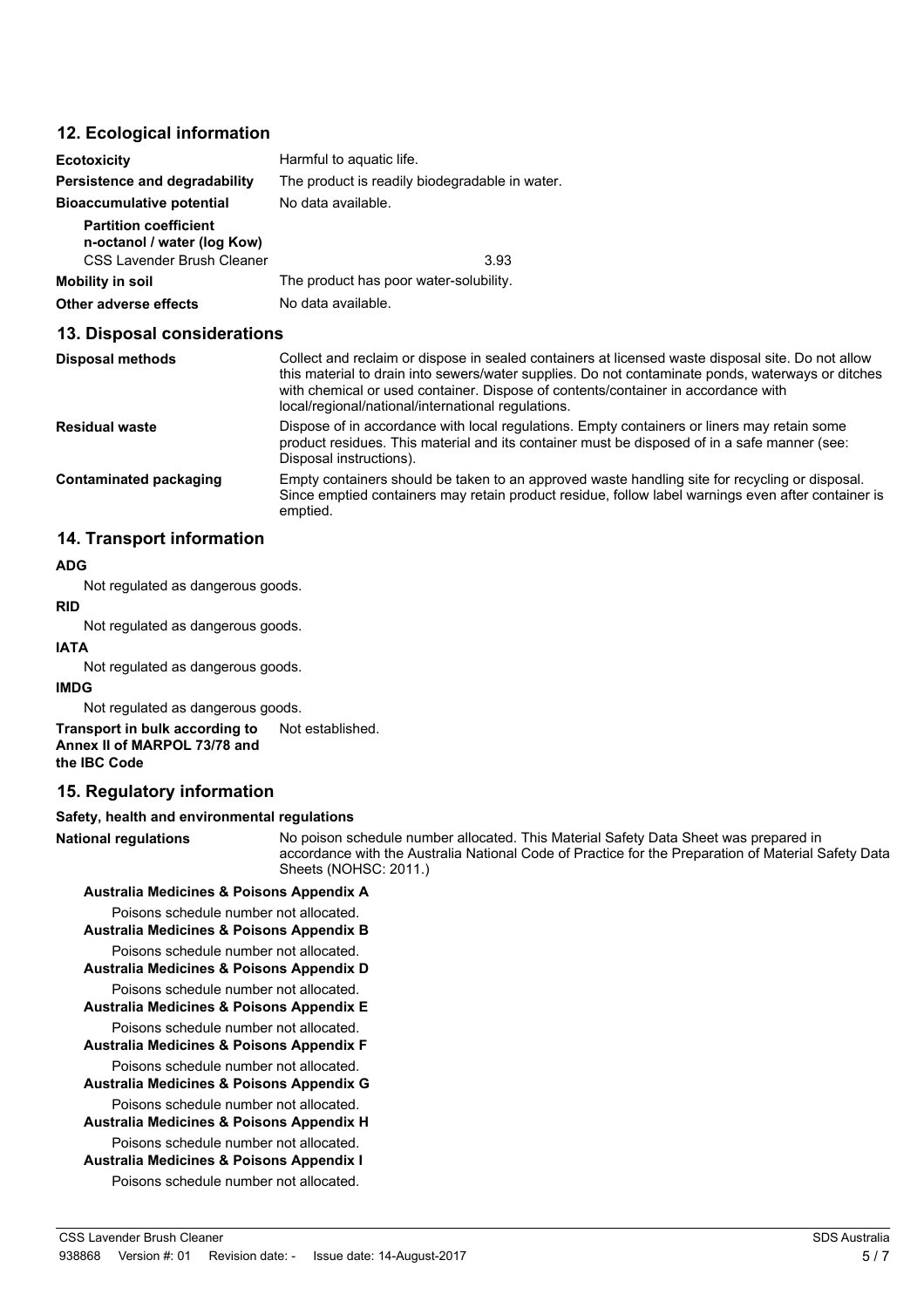| Australia Medicines & Poisons Appendix J                                                      |                                                                                                                |                        |
|-----------------------------------------------------------------------------------------------|----------------------------------------------------------------------------------------------------------------|------------------------|
| Poisons schedule number not allocated.                                                        |                                                                                                                |                        |
| Australia Medicines & Poisons Appendix K                                                      |                                                                                                                |                        |
| Poisons schedule number not allocated.<br>Australia Medicines & Poisons Schedule 10           |                                                                                                                |                        |
| Poisons schedule number not allocated.<br>Australia Medicines & Poisons Schedule 2            |                                                                                                                |                        |
| Poisons schedule number not allocated.<br><b>Australia Medicines &amp; Poisons Schedule 3</b> |                                                                                                                |                        |
| Poisons schedule number not allocated.<br>Australia Medicines & Poisons Schedule 4            |                                                                                                                |                        |
| Poisons schedule number not allocated.<br>Australia Medicines & Poisons Schedule 5            |                                                                                                                |                        |
| Poisons schedule number not allocated.                                                        |                                                                                                                |                        |
| <b>Australia Medicines &amp; Poisons Schedule 6</b>                                           |                                                                                                                |                        |
| Poisons schedule number not allocated.<br>Australia Medicines & Poisons Schedule 7            |                                                                                                                |                        |
| Poisons schedule number not allocated.                                                        |                                                                                                                |                        |
| Australia Medicines & Poisons Schedule 8                                                      |                                                                                                                |                        |
| Poisons schedule number not allocated.<br>Australia Medicines & Poisons Schedule 9            |                                                                                                                |                        |
| Poisons schedule number not allocated.<br>High Volume Industrial Chemicals (HVIC)             |                                                                                                                |                        |
| Not listed.                                                                                   |                                                                                                                |                        |
|                                                                                               | Importation of Ozone Deleting Substances (Customs(Prohibited imports) Regulations 1956, Schedule 10)           |                        |
| Not listed.                                                                                   |                                                                                                                |                        |
| Not listed.                                                                                   | National Pollutant Inventory (NPI) substance reporting list                                                    |                        |
| <b>Prohibited Carcinogenic Substances</b>                                                     |                                                                                                                |                        |
| Not regulated.<br>NOHSC:1005 (1994) as amended)                                               | Prohibited Substances (National Model Regulation for the control of Workplace Hazardous Substances, Schedule 2 |                        |
| Not listed.                                                                                   |                                                                                                                |                        |
|                                                                                               | Resricted Importation of Organochlorine Chemicals (Customs(Prohibited Imports) Regulations 1956, Schedule 9)   |                        |
| Not listed.<br><b>Restricted Carcinogenic Substances</b>                                      |                                                                                                                |                        |
| Not regulated.                                                                                |                                                                                                                |                        |
| <b>International regulations</b>                                                              |                                                                                                                |                        |
| <b>Stockholm Convention</b>                                                                   |                                                                                                                |                        |
| Not applicable.<br><b>Rotterdam Convention</b>                                                |                                                                                                                |                        |
| Not applicable.<br>Kyoto protocol                                                             |                                                                                                                |                        |
| Not applicable.<br><b>Montreal Protocol</b>                                                   |                                                                                                                |                        |
| Not applicable.<br><b>Basel Convention</b>                                                    |                                                                                                                |                        |
| Not applicable.                                                                               |                                                                                                                |                        |
| <b>International Inventories</b>                                                              |                                                                                                                |                        |
| Country(s) or region                                                                          | <b>Inventory name</b>                                                                                          | On inventory (yes/no)* |
| Australia                                                                                     | Australian Inventory of Chemical Substances (AICS)                                                             | Yes                    |
| Canada                                                                                        | Domestic Substances List (DSL)                                                                                 | Yes                    |
| Canada                                                                                        | Non-Domestic Substances List (NDSL)                                                                            | No.                    |
| China                                                                                         | Inventory of Existing Chemical Substances in China (IECSC)                                                     | Yes                    |
| Europe                                                                                        | European Inventory of Existing Commercial Chemical<br>Substances (EINECS)                                      | Yes                    |